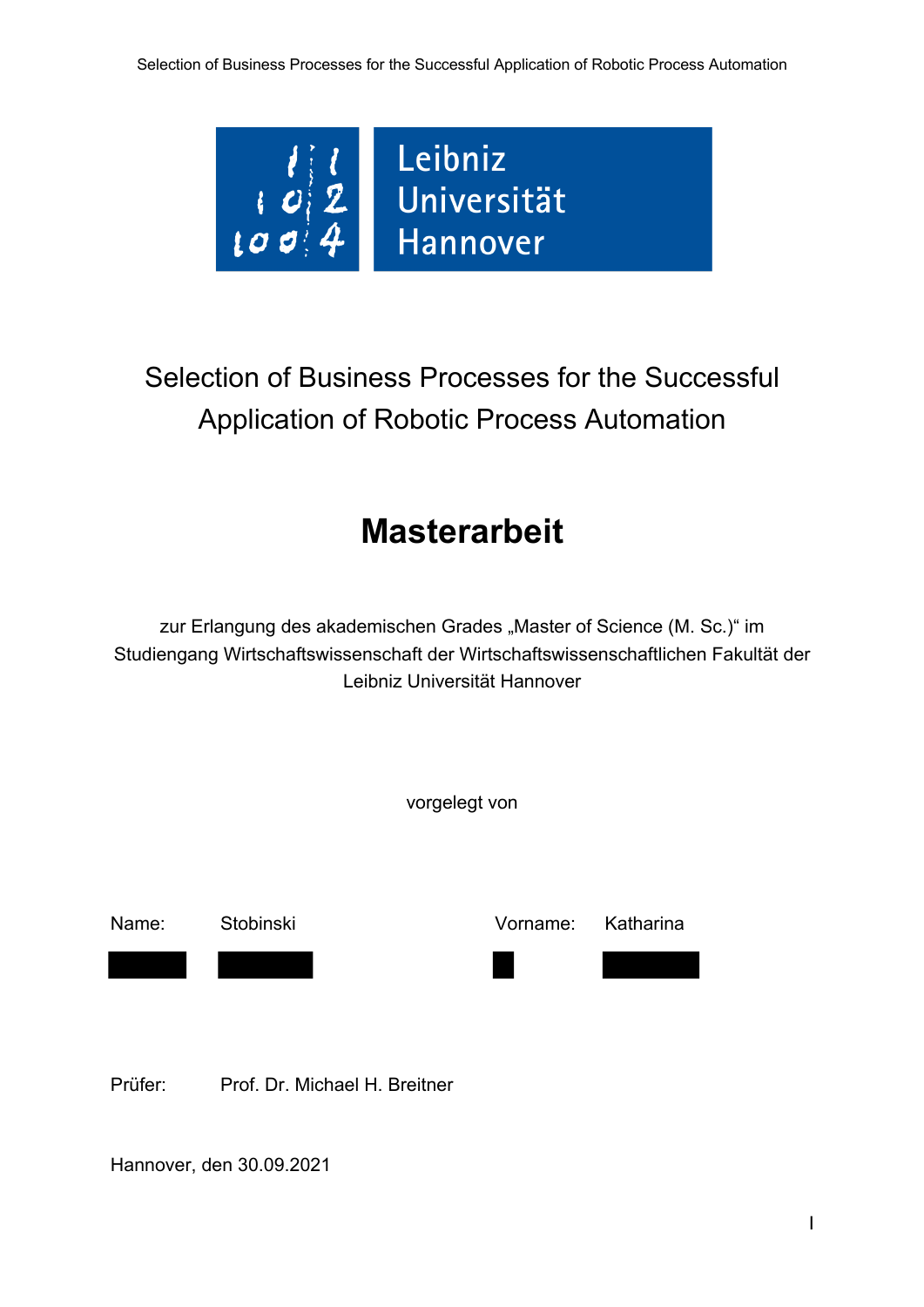## **Table of Contents**

| 1            |       |                                                                  |  |  |  |  |
|--------------|-------|------------------------------------------------------------------|--|--|--|--|
|              | 1.1   |                                                                  |  |  |  |  |
|              | 1.2   |                                                                  |  |  |  |  |
| $\mathbf{2}$ |       |                                                                  |  |  |  |  |
|              | 2.1   |                                                                  |  |  |  |  |
|              | 2.2   | From Business Process Management to Robotic Process Automation 7 |  |  |  |  |
|              | 2.3   |                                                                  |  |  |  |  |
|              | 3     |                                                                  |  |  |  |  |
|              | 3.1   |                                                                  |  |  |  |  |
|              | 3.2   |                                                                  |  |  |  |  |
|              | 3.2.1 |                                                                  |  |  |  |  |
|              | 3.2.2 |                                                                  |  |  |  |  |
|              | 3.3   |                                                                  |  |  |  |  |
|              | 3.4   |                                                                  |  |  |  |  |
|              | 3.5   |                                                                  |  |  |  |  |
|              | 3.6   |                                                                  |  |  |  |  |
|              | 3.6.1 |                                                                  |  |  |  |  |
|              | 3.6.2 |                                                                  |  |  |  |  |
| 4            |       |                                                                  |  |  |  |  |
|              | 4.1   |                                                                  |  |  |  |  |
|              | 4.1.1 |                                                                  |  |  |  |  |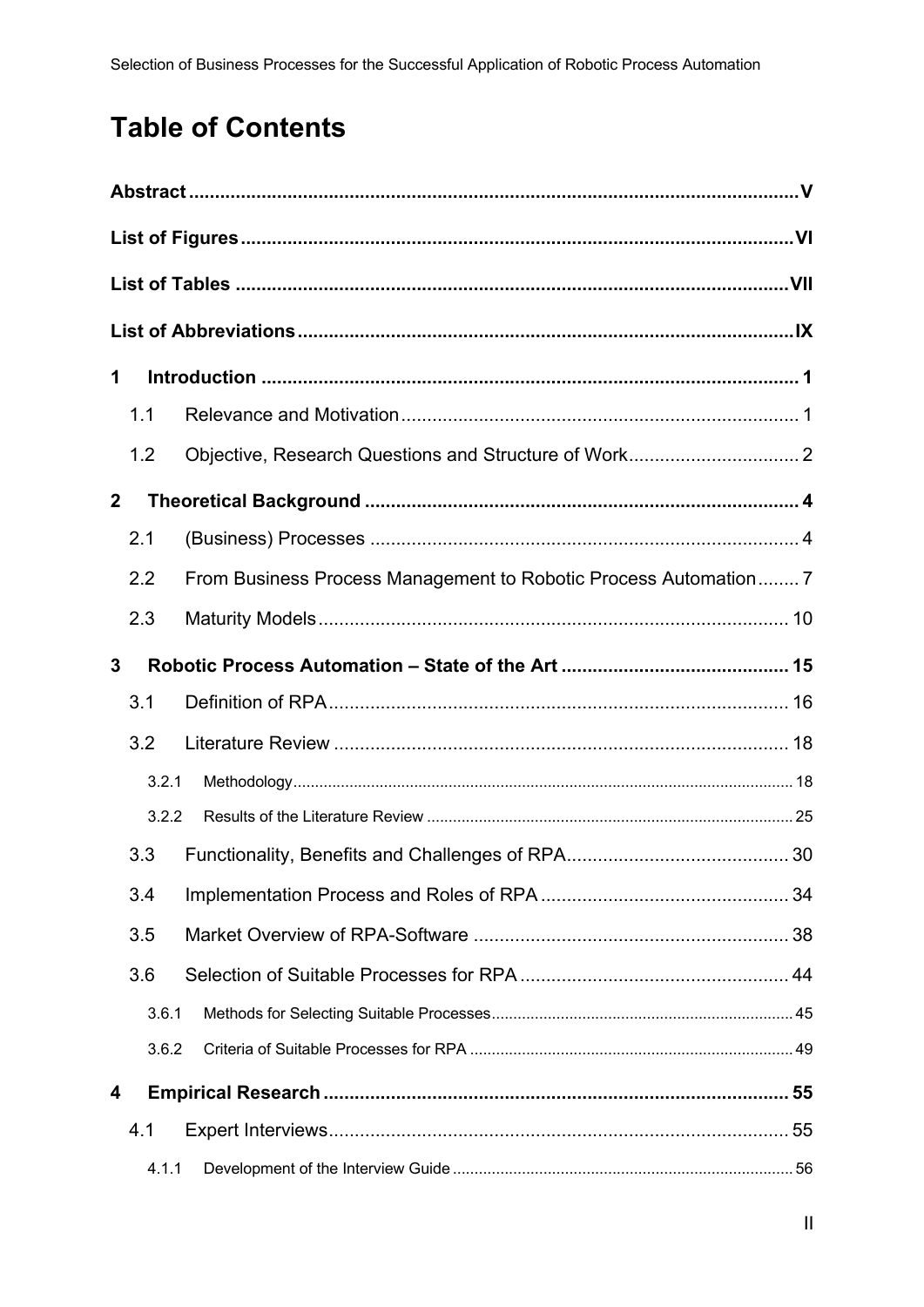|   | 4.1.2 |                                                                                 |  |
|---|-------|---------------------------------------------------------------------------------|--|
|   | 4.1.3 |                                                                                 |  |
|   | 4.1.4 |                                                                                 |  |
|   | 4.2   |                                                                                 |  |
|   | 4.2.1 |                                                                                 |  |
|   | 4.2.2 |                                                                                 |  |
|   | 4.2.3 |                                                                                 |  |
|   | 4.2.4 |                                                                                 |  |
|   | 4.3   |                                                                                 |  |
| 5 |       |                                                                                 |  |
| 6 |       |                                                                                 |  |
|   |       |                                                                                 |  |
| 7 |       | Discussion, Limitations and Recommendation for Further Research and             |  |
|   | 7.1   |                                                                                 |  |
|   | 7.2   |                                                                                 |  |
| 8 |       |                                                                                 |  |
|   |       |                                                                                 |  |
|   |       |                                                                                 |  |
|   |       |                                                                                 |  |
|   |       |                                                                                 |  |
|   |       | Appendix 3: Systematic Identification of Process Criteria Suitable for RPA XXII |  |
|   |       |                                                                                 |  |
|   |       |                                                                                 |  |
|   |       |                                                                                 |  |
|   |       |                                                                                 |  |
|   |       |                                                                                 |  |
|   |       |                                                                                 |  |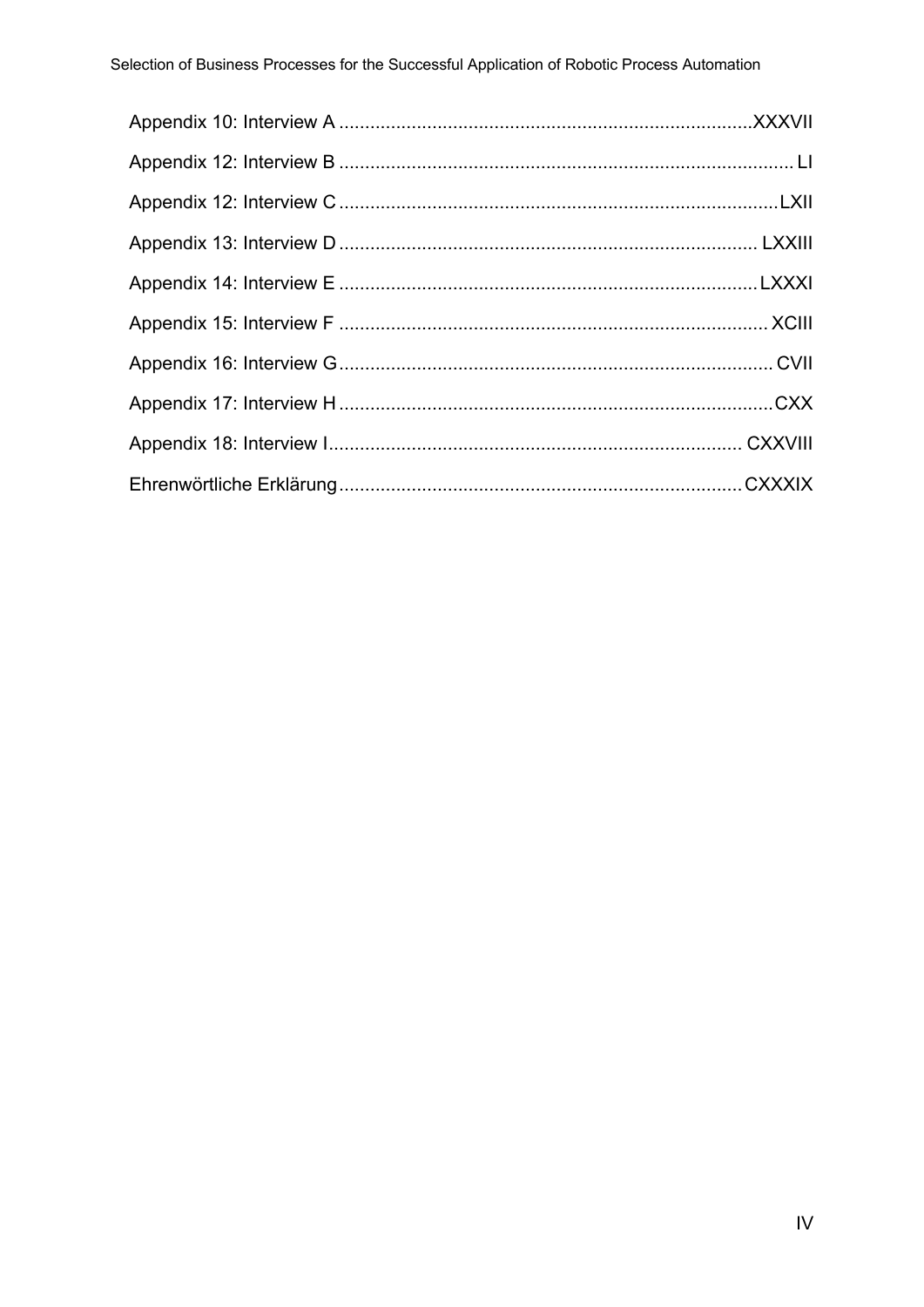## **1 Introduction**

#### **1.1 Relevance and Motivation**

Companies are increasingly forced by the ever more complex economic environment to further develop their operational activities in order to remain efficient, cost-effective and customer-oriented to be able to withstand competitive pressure (Brettschneider, 2020; Flechsig et al., 2019). This includes, in particular, the continuous management and adaptation of their processes (Syed et al., 2020). Many companies are today still characterized by inefficiency in operational activities, as a lot of time is spent on simple and repetitive activities (Flechsig et al., 2019). Additionally, technological possibilities are constantly evolving. People have been made to behave like robots for over 130 years. The goal is to increase the efficiency of organizations by structuring, measuring and routinizing work (Lacity and Willcocks, 2016a).

Taking these two aspects into account, robots have long been introduced in the manufacturing industry, for example to automate production activities. However, administrative processes were often neglected and only little automated (Brettschneider, 2020).

In this context, the term Robotic Process Automation (RPA) is emerging more and more, which includes so-called software-based robots, which have to be distinguished from physical and mechanical robots (Timbadia et al., 2020). This technology is a rapidly emerging approach that has attracted great interest in many industries for process automation and thus can be considered a disruptive technology (Ivančić et al., 2019). The basic idea is to use software tools to act like a human employee by recording and mimicking their actions (Martins et al., 2020). In particular, the repetitive, simple and tedious tasks that are seen as rather inefficient can be performed by a software robot (Leshob et al., 2018). No changes to underlying applications or software need to be made using programming, making RPA a fast and easy-to-implement technology (Asatiani and Penttinen, 2016). Various RPA software then serve as toll to support the implementation (Agostinelli et al., 2020).

A study by Capgemini (2021) highlights that RPA is seen as an important technology trend and will become the standard in the near future. According to Gartner (2020), 90% of companies are expected to have implemented RPA as early as 2022, and Transformation Insights (2021) forecasts that the global market for RPA is expected to grow by \$12 billion over the next 10 years, reaching approximately \$13.39 billion by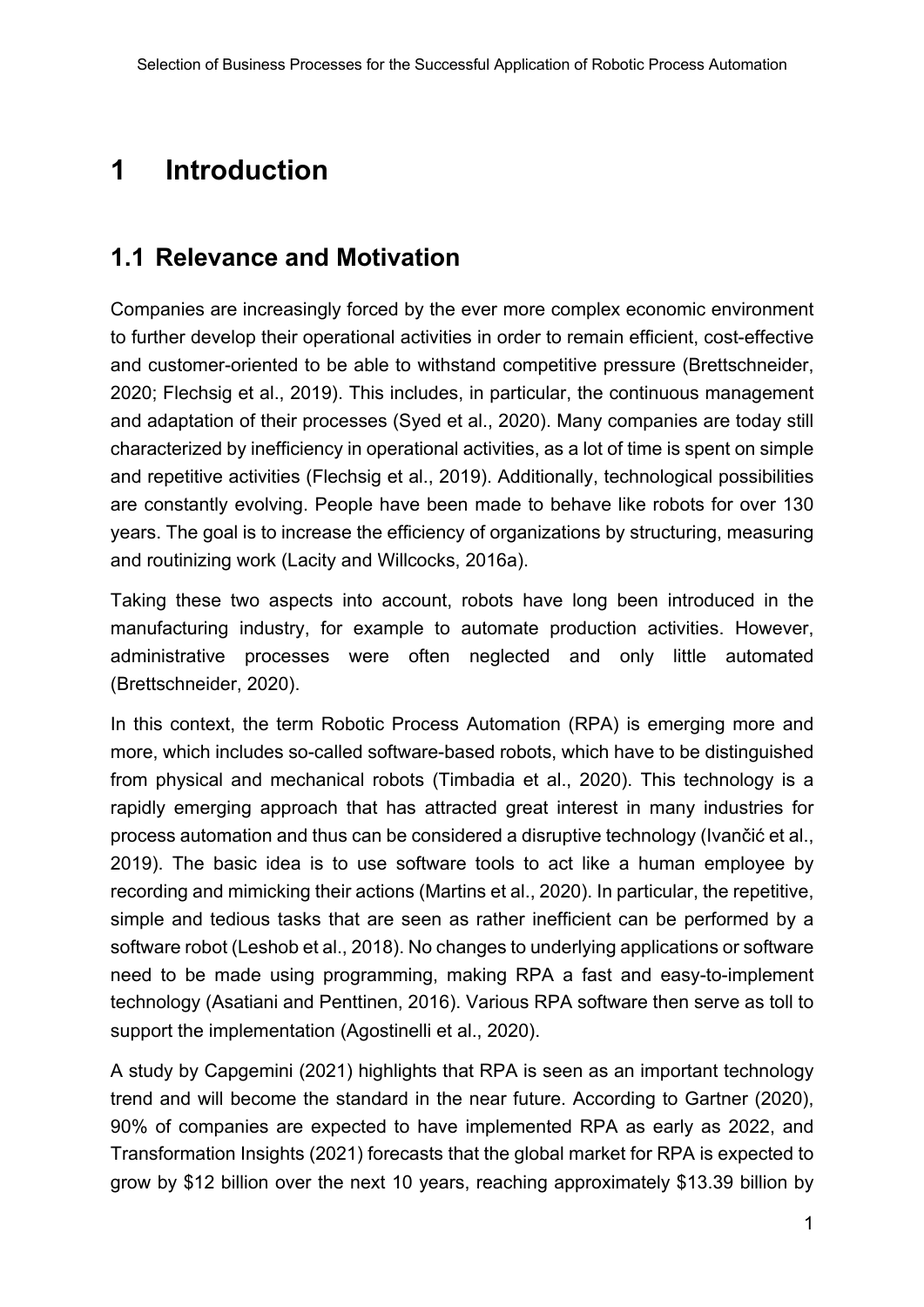2030. Despite the growing interest in RPA, there is still a high need for research on the entire topic (Aguirre and Rodriguez, 2017; Geyer-Klingenberg et al., 2018).

The successful implementation of RPA requires several steps (Herm et al., 2020). The biggest challenge is the step of selecting processes that are suitable and profitable for automation by RPA (van der Aalst et al., 2018). This is due to the fact that the number and complexity of business processes in companies is very high which requires a systematic method for identifying these processes of RPA implementation (Eggert and Moulen, 2020).

Accordingly, this thesis is to address the current topic of RPA, in particular with regard to the characteristics of suitable processes, in order to develop a catalog of criteria for researchers and practitioners with the help of the current state of research and an empirical approach.

### **1.2 Objective, Research Questions and Structure of Work**

Despite the growing interest of RPA, the state of research in the context of process selection is still expandable. The literature frequently relies on a few process characteristics, but these relate only to the pure processes, such as being manual, repetitive, simple, rule-based, and structured tasks (Hofmann et al., 2020; Petersen and Schröder, 2020). However, organizational or technical criteria are often disregarded (Syed et al., 2020).

Previous research aimed at identifying criteria for a process to be suitable for RPA has been conducted on the basis of a literature review (Wellmann et al., 2020) or on the basis of expert interviews (Eggert and Moulen, 2020), but has never been compared or combined. Overall, qualitative empirical studies have been the exception so far and have only been applied to a few companies and industries (Eggert and Moulen, 2020). Additionally, the process selection methods that have been published to date mostly provide only high-level decision making and relate to profitability rather than process feasibility (Wellmann et al., 2020). Therefore, a list of criteria was presented, but without allowing practitioners to evaluate processes in a simple way. In this context, Leshob et al. (2018) recommended the implementation of a practicable process selection tool.

For this reason, this work aims to identify criteria that make a process implementable for RPA. The added value of this research is that the methods of the literature analysis and the qualitative research method are combined and compared, to be able to validate already known criteria, but also to identify other criteria that have not yet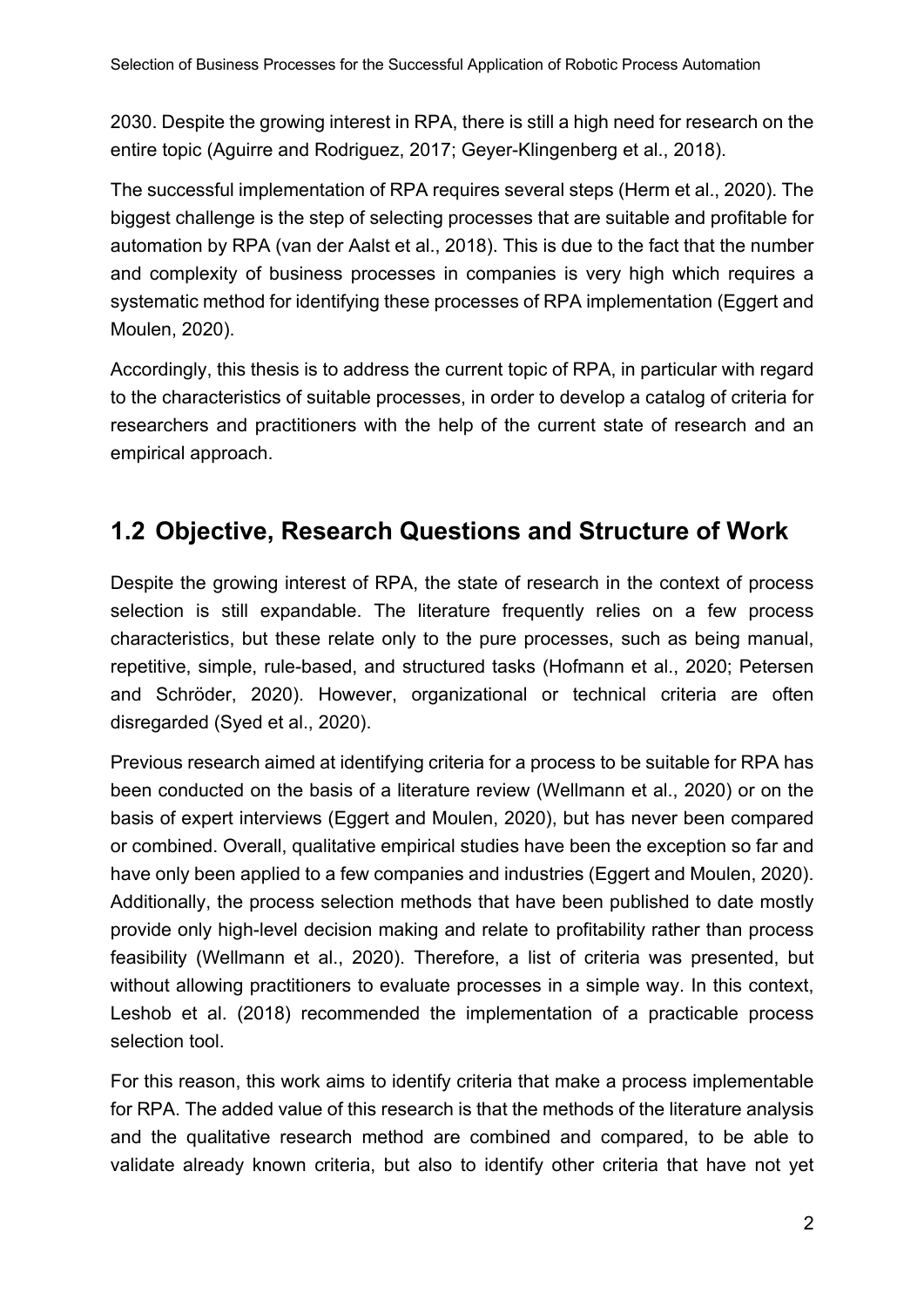appeared in research. In addition, the results will then be used to create a catalog of criteria that will enable practitioners to evaluate processes for their RPA suitability in a time- and cost-efficient manner.

This leads to the following research questions:

**RQ1:** *Which characteristics should a business process, but also a company, possess in order to be suitable for RPA?*

**RQ2:** *How can a company determine in a practical way whether a business process is suitable for RPA?*

To answer these research questions, this thesis is divided into the following 8 sections, which build on each other in terms of content and methodology. Chapter 1 could already give an overview of the motivation, relevance, objective and structure of the research work. In chapter 2, the theoretical foundations are presented in order to generate a fundamental knowledge for the further research work. For this purpose, processes, and in a narrower sense business processes, are defined first, before the evolution from Business Process Management to RPA is explained. Furthermore, three different maturity models are presented, which are used in the course of the research work to evaluate companies on three different levels based on their maturity. Chapter 3 first begins with a brief definition of RPA. This is followed by a structured literature review according to vom Brocke et al. (2009; 2015) to present the state of research on RPA. Based on this systematic literature review, important topics such as the functionalities, benefits and challenges, but also the implementation process and a market overview of RPA software are covered. Afterwards, the main topic of the thesis will be addressed, which is the process selection. Based on the literature review, process categories are then identified, which serve as the basis for the qualitative research method in the form of expert interviews, whose methodology for data collection including their analysis and results are then explained in chapter 4. Following a comparison of the literature and the qualitative research findings, a criteria catalog is then developed in chapter 5 to enable practitioners to assess processes for their RPA suitability as efficiently as possible. The results are then evaluated within a single case study in chapter 6. The results of the literature review and the empirical study are summarized and critically discussed in chapter 7 to answer the research questions. In the course of this, the limitations of the research and recommendations for action for research and practice are also discussed. The research work then concludes with a conclusion and an outlook on future research topics in chapter 8.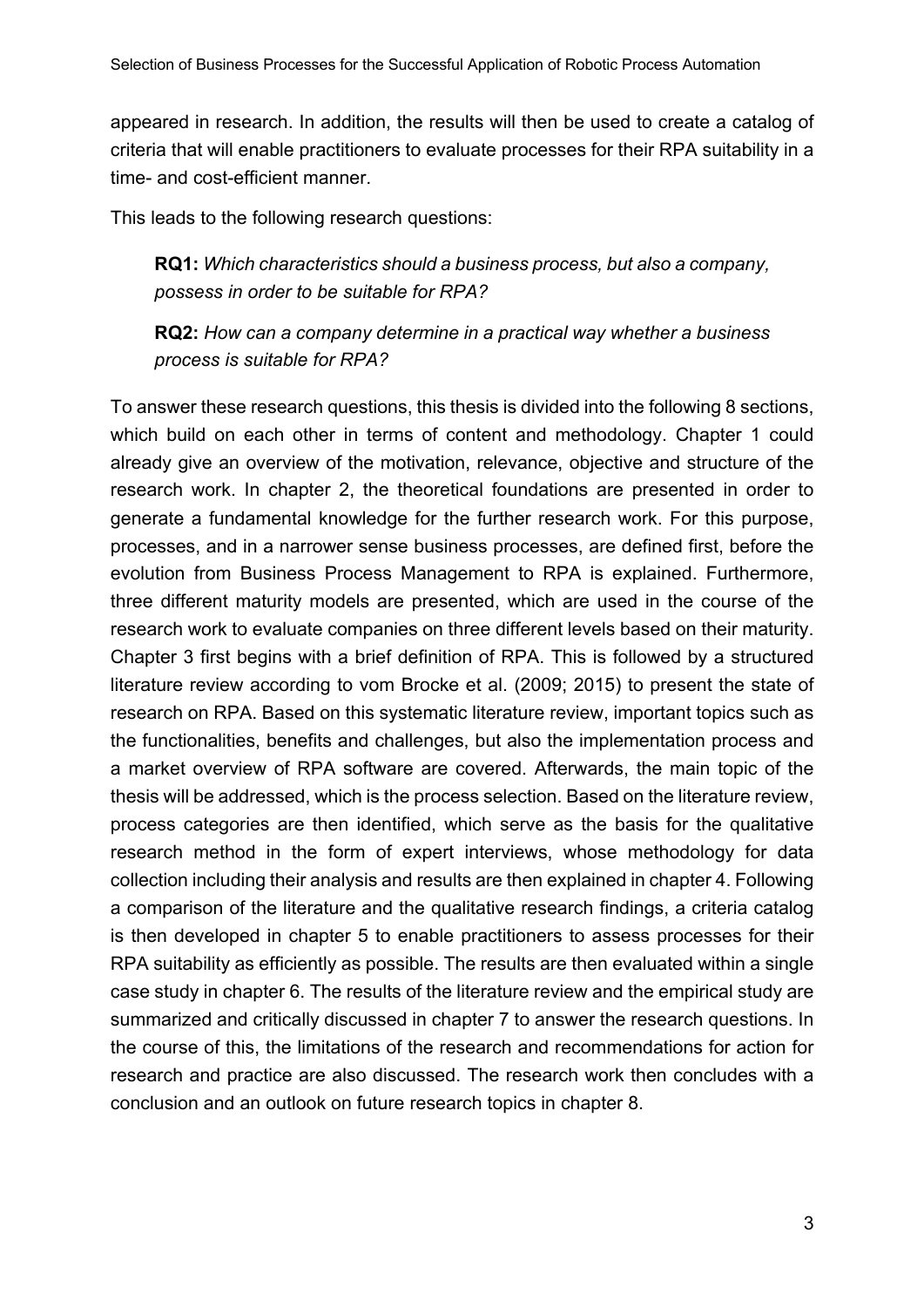The case study was only conducted in one company on the basis of 2 processes. Here, the interview group consisted only of employees from the business departments, but not from IT. This led to the fact that not all criteria could be answered with high accuracy. It can therefore be recommended that the developed tool or a similar selection tool should be reviewed within several companies in order to identify additional or redundant criteria and to discuss existing criteria. For this purpose, a wide variety of process stakeholders and IT staff should be involved.

Last, it can be recommended to the future research that more focus should be put on the development of RPA towards IPA. Especially with regard to process selection, it can be expected that by incorporating artificial intelligence or ML, suitable processes will be characterized by different criteria. As a result, selection tools, such as those developed in this thesis, should be adapted.

### **8 Conclusion and Outlook**

This research was originally motivated by the research gaps already outlined in the introduction. Accordingly, the process selection is one of the biggest challenges in the context of RPA implementation, but there is a lack of viable process selection tools to support companies in this step. To overcome this gap, the goal of this work was to find out which criteria a process, but also a company, should have in order to be suitable for RPA. In the next step, a practicable criteria catalog was created, which would serve as a practicable selection tool.

After providing an overview of the theoretical foundations, a systematic literature search was conducted according to vom Brocke et al. (2009; 2015) to identify the criteria that a process, as well as a company, must fulfill in order to be suitable for RPA. A total of 44 relevant papers could be found. Within this literature, 23 criteria could be identified, which could be classified into the categories of quantitative process criteria, qualitative process criteria, and technical criteria. This includes, for example, that a process is suitable for RPA if it is repetitive, routine, rule-based, less complex or standardized, but also characterized by few changes to the involved systems and applications.

A total of 9 expert interviews were then conducted, transcribed and analyzed using qualitative content analysis according to Mayring (2014). In addition to the 23 criteria, 19 further criteria were identified, resulting in a total of 42 criteria that should be met in order to automate processes using RPA. The organizational criteria build a category which was further formed.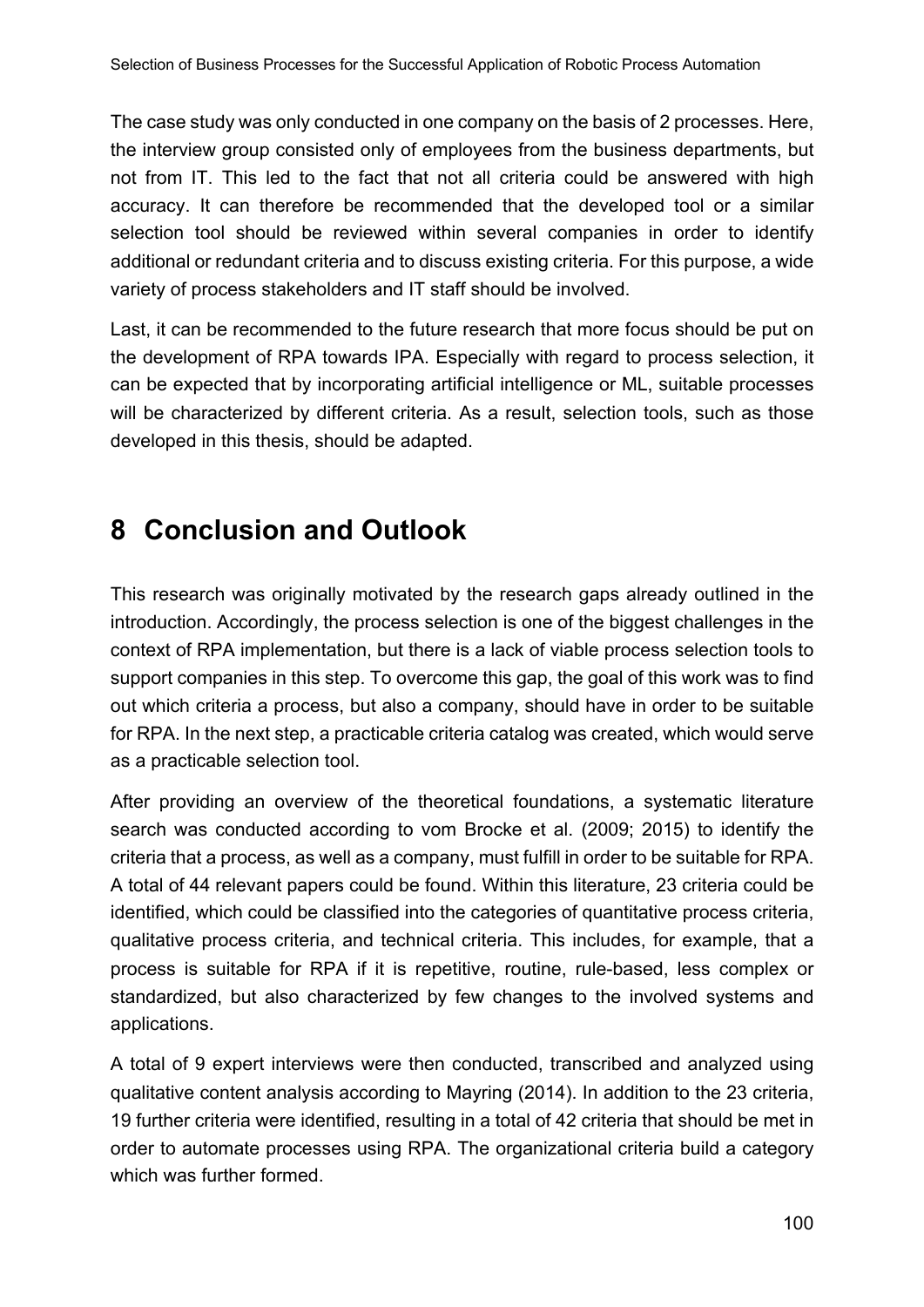The comparison of the results of the two methods revealed that organizational criteria in particular are absolutely not found in the literature. This includes in particular stakeholder involvement during process selection, awareness of process KPIs, digital maturity and RPA governance. Technical criteria, such as system interaction or a stable IT environment, also represent important challenges for the selection of processes, but are not mentioned in the literature.

In order to evaluate not only the process-related criteria, which are considered important both in the literature and in the interviews, a catalog of criteria was created in the following course, which enables companies to evaluate processes holistically for their RPA suitability. Due to redundant and mutually exclusive criteria, a collection of 31 criteria could be developed, which can be divided into four dimensions: RPA maturity, organizational criteria, process criteria and technical criteria. The criteria can then be evaluated on the basis of various questions in order to be able to use the tool to assess the extent to which each area is suitable for RPA. To validate this tool in the form of a criteria catalog, it was applied to two different processes in a consulting company.

However, the limitations of the research must also be considered so that recommendations for future research can be made. From the whole sequence of methodologies, it could be determined that many criteria, can be interpreted differently or cannot be answered by individual persons. Accordingly, it is essential to involve as many possible process stakeholders as possible in the process selection process, such as the employees of the specialist departments, IT and management. On the one hand, this serves to create synergies and makes process selection easier, since both business and technical expertise is involved, but also to raise awareness among the employees who are to use the RPA bots. Likewise, this can also lead to strengthening the digital mindset of employees. Since the boundaries between the technical feasibility but also the profitability of automation are often blurred in the criteria catalog, it is recommended to consider these two goals of process analysis separately in the future.

Furthermore, it will play an increasingly important role in the future that robots are not only developed in a centralized manner, but can also be used in the long term by each employee to design their individual workplace. The trend of intelligent process automation will also emerge in the future, as RPA will be combined more and more with components of artificial intelligence, such as OCR or NLP or elements of ML. In the long term, this will result in an adaptation of the criteria catalog, as more complex and unstructured processes will also be suitable for automation. The option to